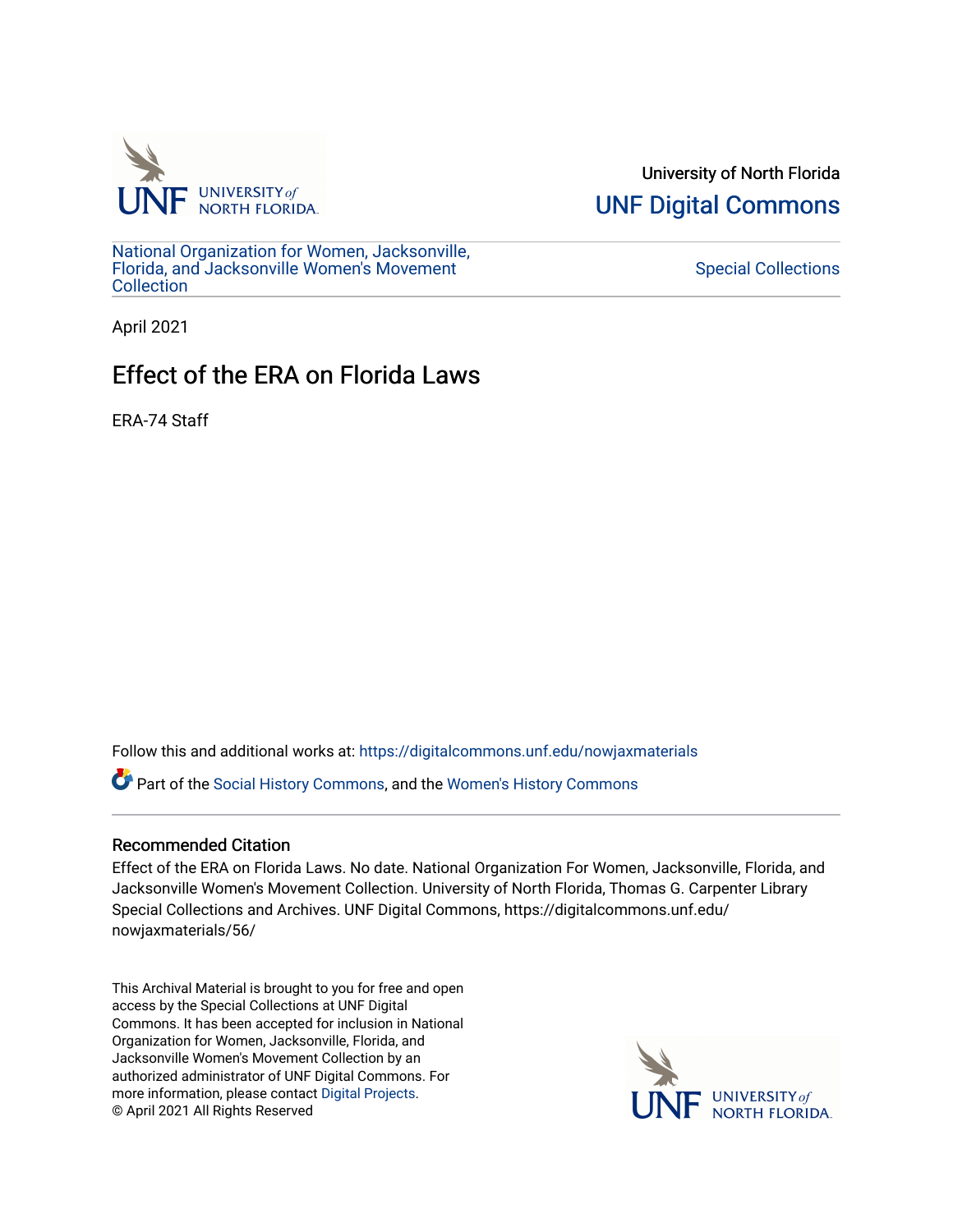## EFFECT OF THE ERA ON FLORIDA LAWS

The proposed 27th amendment to the United States Constitution, the equal rights amendment, has been. before the American people and their representatives since 1923 38 states-must ratify the amendment 33 states have already done so, 5 more are needed. During this last So years the status of women in many instances has not improved and they have not been given the equal treatment theoretically available to all citizens.

The purpose of this amendment is not to take women out of the home or downgrade the roles of mother and housewife. Rather by guaranteeing the legal rights of women it will uphold each woman's right to choose her place in society.

There has been a great deal of misinformation about the amendment. In order to make an intelligent decision about fatification we must consider unemotional facts. In the words of the United States Senate report "The amendment will apply only to govermental action: it will not affect private action or the purely social relationships between men and women." The fear that invasion of private behavior will be the ine vitable aftermath of the equal rights amendment rests upon two unwarranted assumptions (1) That mere ratification will work fradical changes in private lives and (2) That the courts of this nation will sanction effort to extend the principle of equality into areas clearly not supported by either the language or the legislative history of the amendment.

Also of major importance in any consideration of the amendment is it's Section 3, providing an effective date two years after fatification by the requisite number of states. That provision guarantees an extended period during which conforiming adjustments can be made to existing  $\epsilon$  law. It must be remembered that the state legislatures have the freedom to choose what they consider the most appropriate response from the many and varied alternatives.

The staff of ERA-74 a coalition of some twenty statewide organizations in Florida working together for the fatification of the amendment in Flordia has complied the following report on the effect of the ERAon Florida laws. Because of the 1968 Constitution and because of revisions of certain laws since then ratification of the ERA will have less effect in Florida than in most other states.

FAMILY LAW: Florida's "no-fault" divorce law (Fla. Stat 61.071 et seq and  $61.13$ ) whereby alimony is decided on need and ability to pay and child custody is decided by what is best for the child is in compliance with the ERA since there is no discrimination by sex. This practice has been widespread in recent years anyway and the concept of "living in **luxury** on alimony" is a myth when past statistics are reviewed. Husbands will still support their wives as always and women will still be free to choose homemaking as a fulltime career. However if they opt for a career outside the home the ERA will guarantee equality of opportunity in employment.